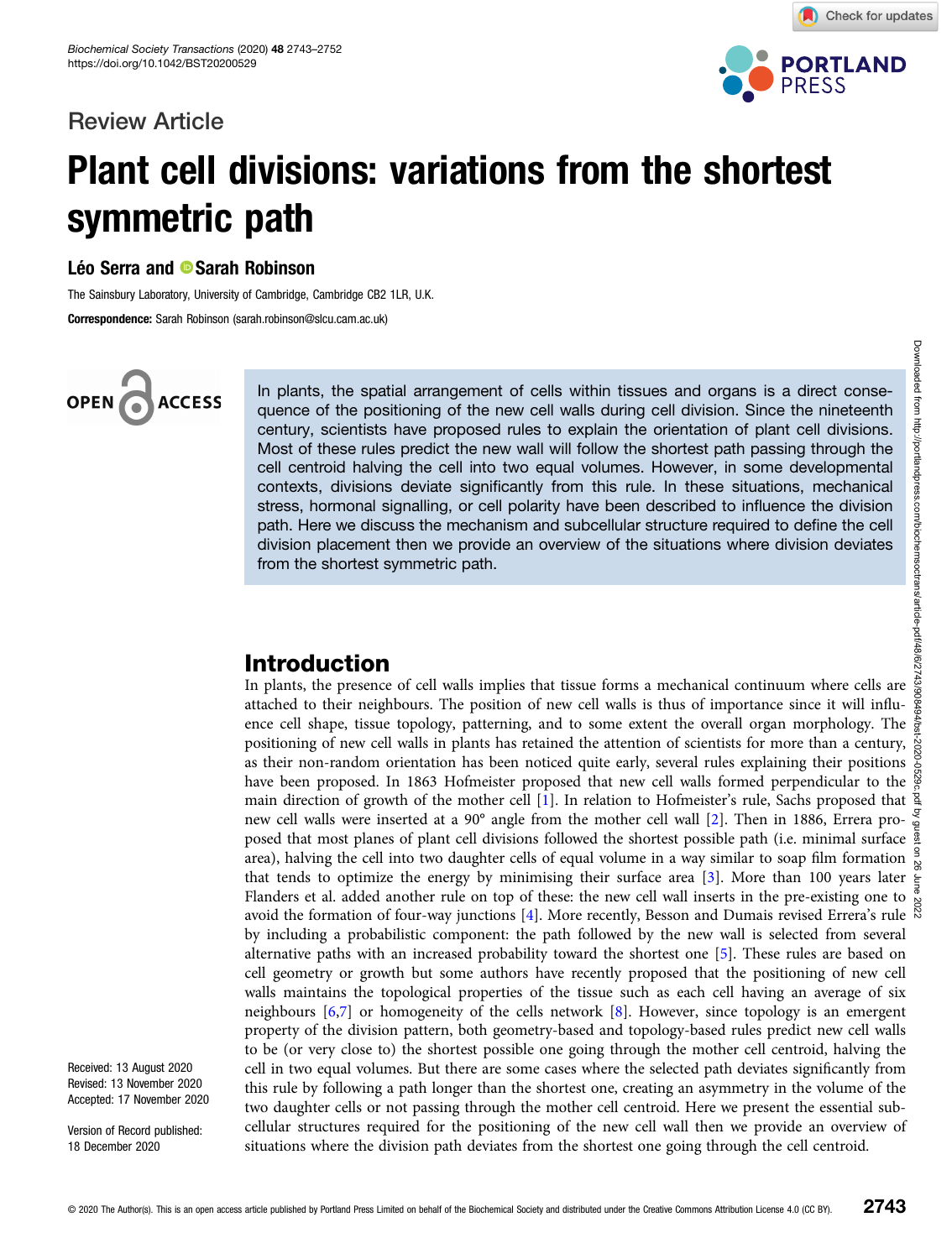

#### New cell wall and division orientation establishment

The definition of the division path and the formation of the new cell wall is a multistep process initiated by the end of interphase, here we will briefly present these steps before discussing the potential keystones for the definition of division orientation. The first events relating to the definition of the new cell wall position occur at the end of interphase when the cell nucleus often moves to a new position; central for divisions that pass through the centroid and away from the cell centroid for those that do not [[9](#page-7-0),[10](#page-7-0)]. The movement of the nucleus is associated with the formation of cytoplasmic strands containing actin and microtubules (MTs) radiating from the nucleus [[4,9,11](#page-7-0)], the nuclear membrane having the ability to nucleate MTs [[12](#page-7-0)] ([Figure 1A,B](#page-2-0)). The Pre Prophase Band (PPB) of microtubules is formed soon after nuclear displacement and consists of highly ordered microtubules [[13](#page-7-0)] ([Figure 1C](#page-2-0)). The cortical division zone (CDZ) that marks the future site of cell plate insertion is formed concomitantly to the PPB and is characterised by a local change in plasma membrane composition and enrichment in a specific type of kinase and microtubule-associated proteins. Changes in plasma membrane composition and associated proteins during cell division are reviewed in detail in [[14](#page-7-0)]. The PPB narrows then coalesce during prophase [\[15\]](#page-7-0), the mitotic spindle forms during prophase, and metaphase segregate chromosomes in anaphase [\(Figure 1D\)](#page-2-0). In telophase, vesicles from golgi and trans-golgi networks fuse at the cell equator to form the cell plate. These vesicles are transported by a dense network of microtubules and actin: the phragmoplast, they carry both plasma membrane material, cell wall material, and proteins responsible for cell wall material biosynthesis [\[16\]](#page-7-0). The new cell plate is formed centrifugally following the movement of the phragmoplast [[17,18](#page-7-0)], it then fuses with the existing cell wall and the plasma membrane at the division site [\[19,20](#page-7-0)] [\(Figure 1E,F](#page-2-0)). We will now discuss how some of these events are instrumental in division plane orientation determination.

All division rules imply a mechanism to identify the shortest path, measure the potential angle of cell plate insertion, or evaluate the direction of tensile stress. This mechanism could rely on the physical properties of the structures involved in cell division or on the modulation of these properties by additional molecular actors. One important property of plant structures is the level of tension or compression they support. Tension and compression are forces bearing directional information. The main direction of tensile stress within single cells can align with the shortest path across the cell. For instance, the shortest path predictions made by Besson and Dumais can be recapitulated by a simple inflated elastic membrane model predicting the direction of tensile stress [\[5,21\]](#page-7-0). At the subcellular level, MTs have been shown to align with the maximal direction of tensile stress [\[22\]](#page-7-0) and could be tension sensors per se [[23](#page-7-0)]. During interphase, a dense network of intertwined MT is present at the cell cortex often referenced as Cortical Microtubules array (CMT), its principal direction is influenced by the tensile and compressive force [\[22,24,25\]](#page-7-0). Several structures involved in cell division are made of MTs and as we will now discuss, some of them are under tension or align with the principal direction of tensile stress. For instance, cytoplasmic strands associated with nuclear displacement are under tension [[26](#page-7-0),[27](#page-8-0)], and like a soap film in a rigid frame, they tend to reach the cell edge at 90° following the shortest path [\[4](#page-7-0)]. Another structure aligning with tension is the PPB whose orientation often follows the main orientation of cortical microtubules in interphase. PPB position is accurately predicted by the soap-film area minimization model run on real 3D segmented cell templates, in turn, the PPB position predicts the position of the future division plane [[13](#page-7-0)[,28\]](#page-8-0). However, PPB is not present in all plant species [[29](#page-8-0)] and its function has recently been re-evaluated. PPB formation is regulated by the TONNEAU1 (TON1)-TON1 RECRUITING MOTIF (TRM)-PROTEIN PHOSPHATASE 2A (PP2A) (TTP) protein complex. Several mutants affected in this complex do not form a PPB and have cell division orientation defects. Defective expression of the regulatory subunit of PP2A (fass mutant) severely disrupts division plane placement in Arabidopsis embryo [\[30\]](#page-8-0). TON1 defectives alleles also exhibit strong cell division orientation defects [[31](#page-8-0)]. However, both fass and ton1 have defects in other microtubules structures such as the interphasic cortical microtubules array, and have strong developmental defects (ton1 mutant is named after 'tonneau' the French word for a barrel, as the plantlet looks like a tiny barrel), making the relationships between lack of PPB and cell division defects complex to interpret. Recently, a trm678 triple mutant has been isolated, this line does not form PPB and does not seems to have other microtubules defects [\[32\]](#page-8-0). On the contrary of other PPB defectives lines, the mean orientation of division in trm678 roots is similar to wild type although more variable, indicating that, at least in roots, the PPB would ensure the robustness of cell division orientation rather than determining the orientation [[32\]](#page-8-0). Another main MT-based structure involved in cell division is the spindle. It is formed perpendicular to the axis of the PPB during prophase [\[33,34\]](#page-8-0) but its position does not seem to be the determining factor of division plane position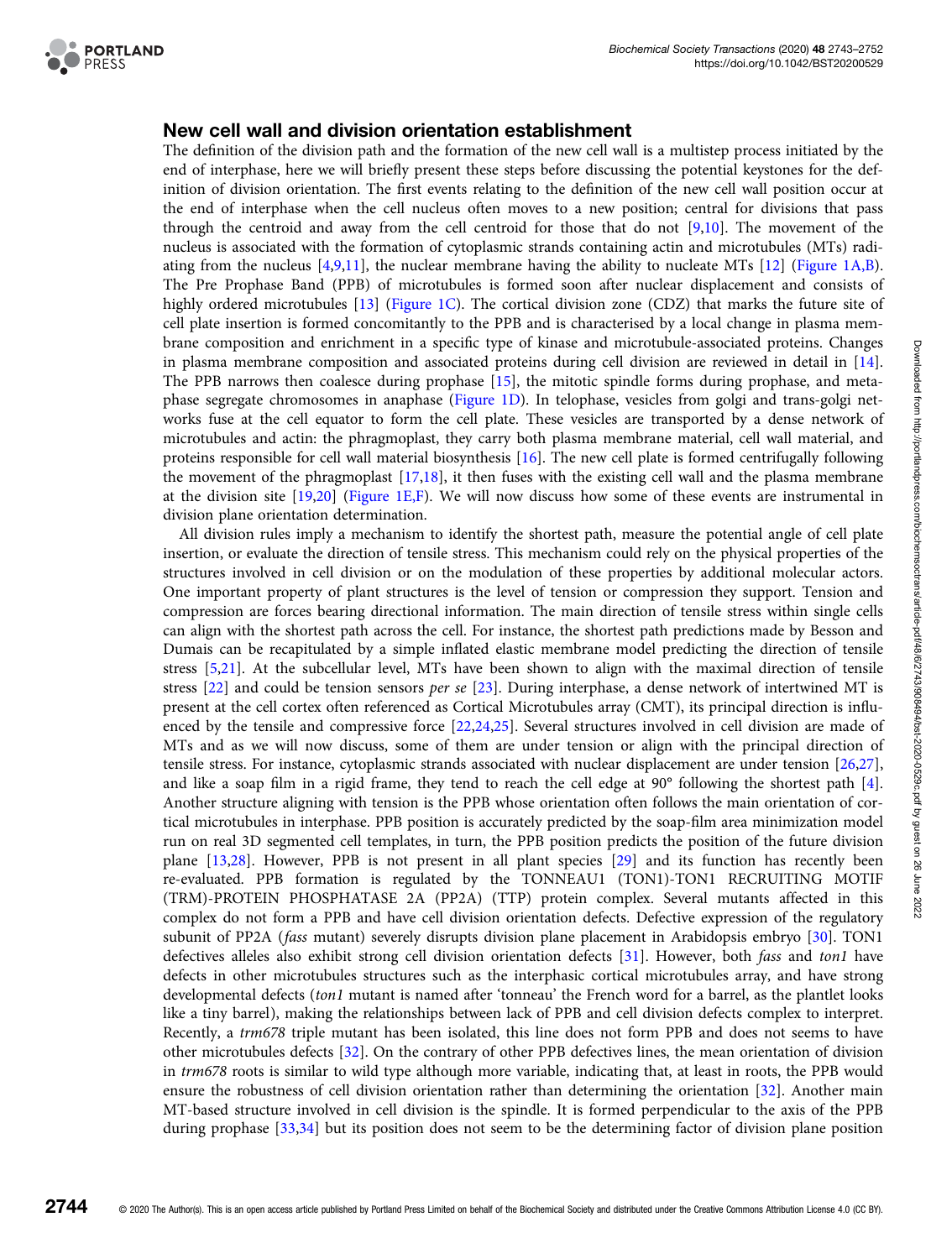

<span id="page-2-0"></span>gally following the movement of the phragmoplast [\[17,18\]](#page-7-0), it then fuses with the existing cell wall and the plasma membrane at the division site [\[19,20\]](#page-7-0) (Figure 1E,F). We will now discuss how some of these events are instrumental in division plane orientation determination.Figure 1. Schematic view of plant cell division. (A) Nuclear migration at the end of interphase. (B) Cytoplasmic strands containing actin and microtubules radiates from the nucleus and participate in anchoring it to its news position. (C) Cortical microtubules accumulate in a dense band, the PPB that will mark the future site of cell plate insertion (the divisi

since centrifugation experiments have shown that displaced spindles can trackback to the initial position of the PPB [[35](#page-8-0)–[37\]](#page-8-0). In addition, rotations ending in the alignment of the spindle or even developing cell plates with the PPB position are frequent during guard mother cell division in Allium [\[38\]](#page-8-0). All these studies indicate that the division orientation and thus the location of cell plate insertion are defined prior to spindle formation by structures under tension or aligned with the principal direction of tension.

After its specification, the division site has to be maintained to ensure the proper guidance of the phragmoplast, here we provide a brief description of the few known actors involved in this process, a more detailed review of these actors is provided in [[39](#page-8-0)]. Most of the actors identified to have a role in phragmoplast guidance are located at the CDZ underlying the PPB and remain there after PPB disassembly. For instance, the presence of PHRAGMOPLAST ORIENTING KINESIN (POK)1 and POK2 at the CDZ are essential for phragmoplast guidance, their absence in a pok1pok2 mutant causes a mismatch between phragmoplast and PPB orientation leading to severe division orientation defects [\[40\]](#page-8-0) as the cell plate fuses outside of the CDZ. The positioning of POK1 at the CDZ partially depends on PLECKSTRIN HOMOLOGY GAPs (PHGAPS) proteins, mispositioning of POK1 in phgaps1phgaps2 double mutant also give rise to division orientation defects [\[41\]](#page-8-0). The presence of POK1 at the CDZ is required to maintain other important actors at the CDZ after the PPB disassembly. This is the case for TANGLED1 (TAN1) whose location at the CDZ is not maintained after PPB disassembly in pok1pok2 [[42](#page-8-0)]. TAN1 is a microtubule-associated protein whose loss of function in the maize line tan1 results in strong division orientation defects due to a mismatch between phragmoplast and PPB orientation [[43\]](#page-8-0). It has been proposed that the interaction between TAN1 at the division site and microtubules at the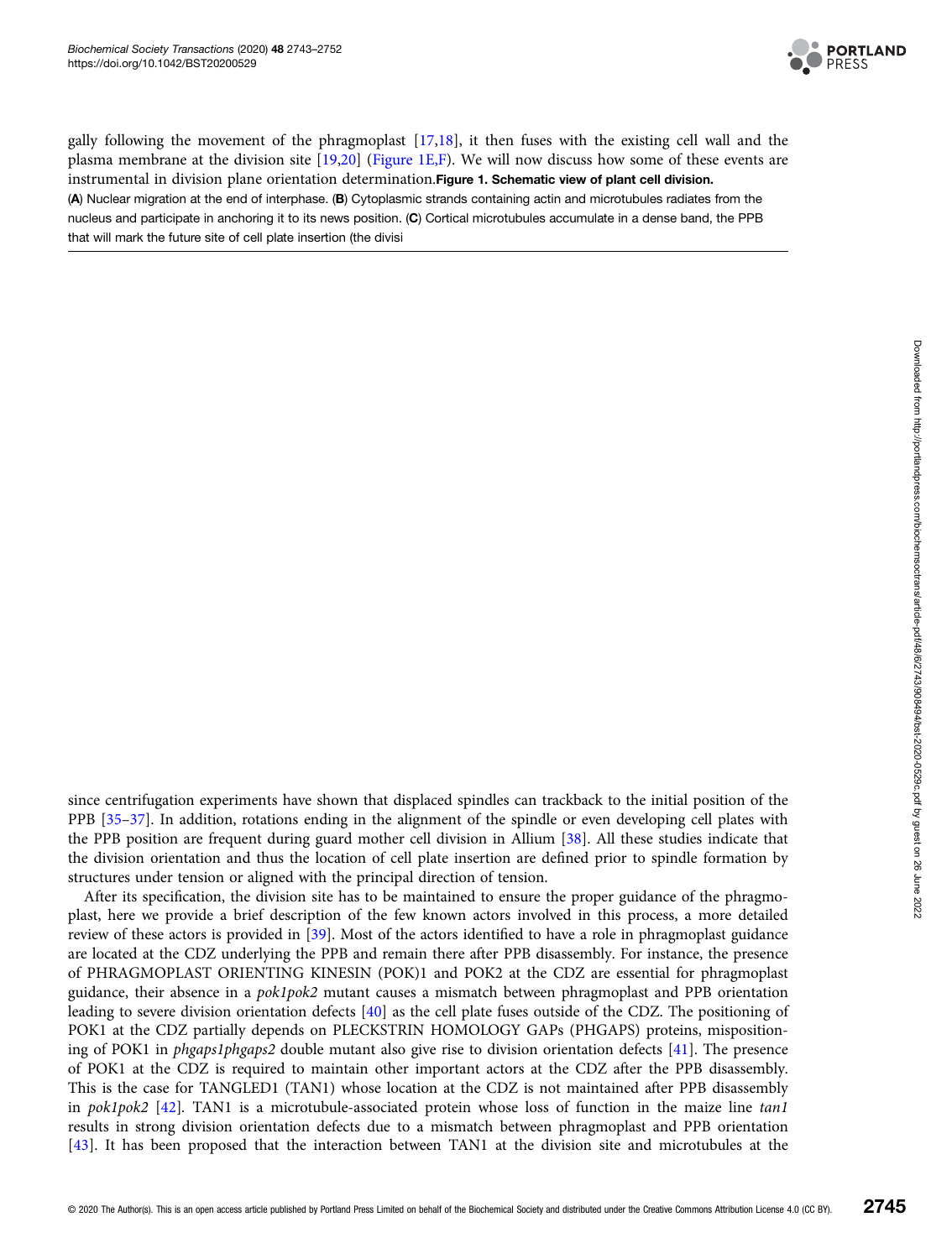

leading edge of the phragmoplast would maintain its trajectory [\[43\]](#page-8-0). In addition to the CDZ, POK2 is also present in the midzone of the expanding phragmoplast and interacts with microtubule cross-linker MAP65-3/ PLEIADE, this interaction would stabilize the phragmoplast and favour its rapid expansion toward the division site [\[44\]](#page-8-0). The microtubule severing activity of KATANIN is essential for proper orientation of the spindle and guidance of the phragmoplast to the division site. Strong katanin mutant alleles show defects in these processes resulting in cell division plane defects [[45,46](#page-8-0)]. In addition, a line with a mutation in CORD4, a protein recruiting katanin to the phragmoplast, shows a delayed progression of the phragmoplast to the division site [[47](#page-8-0)]. After the initial definition of the future division plane by the PPB orientation, the spatial information is retained by some of the above-mentioned proteins, but the precise mechanism by which the leading edge of the phragmoplast grows in the precise direction of the division site remains unclear. Although the guidance of the phragmoplast to the division site is an important part of the division orientation process, the actors modulating the division path are likely to act on the early steps of the cell division process prior to spindle formation. Indeed, in a wild type context, no new division has been reported not to match the position of the division site. In the next section, we will describe the situations where the selected division path is not the shortest one going through the cell centre halving the cell in two equal volumes as well as the factors associated with the definition of these alternative division paths.

#### Variations from the shortest symmetric path

Although most divisions seem to follow the shortest path, there are a number of examples where this is not the case ([Figure 2A](#page-4-0)). Divisions parallel to the longest axis of the cell, referred to as longitudinal divisions hereafter, are frequent during leaf development in maize [[48](#page-8-0)]. However, they tend to occur in nearly isotropic cells, making the selected path not so distant from the shortest path [\[28](#page-8-0)]. Besides this situation that can be interpreted as an extreme case of the Besson and Dumais rule, some deviations from the shortest path cannot be explained by cell geometry-based rules alone. For instance in Shoot Apical Meristems (SAM), cells in the boundary region that separates organ primordia from the rest of the meristem almost systematically divide longitudinally [\[49](#page-8-0)–[53](#page-8-0)]. These divisions occur perpendicular to the main direction of compression generated by the differential growth between organ primordia and SAM ([Figure 2B](#page-4-0)–D). This is in accordance with the classical experiments using compression or wounding on dividing plant tissues that have repeatedly reported divisions to occur perpendicular to the direction of compression or parallel to the main direction of tensile stress [\[54](#page-8-0)– [56\]](#page-8-0). More recently, cell laser ablation experiments further confirmed the influence of mechanical stress on the orientation of cell division. In Arabidopsis SAM, cell ablation leads to the formation of a circumferential pattern of mechanical stress as visualized by the alignment of cortical microtubules [\[22\]](#page-7-0) and cell division occurring parallel to the main direction of tensile stress [\[49](#page-8-0)]. The local or global mechanical stress pattern influences the orientation of cell division but they are not the only factor affecting cell divisions.

Beside longitudinal divisions, asymmetric divisions represent another type of deviation from the shortest symmetric path. Asymmetric cell divisions are found in distinct contexts during plant development, for instance within the early steps of the stomatal lineage in Arabidopsis [[57](#page-8-0)–[59](#page-8-0)], during the formation of subsidiary cells in monocotyledons [[60](#page-8-0)] or the first steps of lateral roots development [[61](#page-9-0)–[63](#page-9-0)]. In Arabidopsis, the very first division giving rise to the suspensor and embryo lineages or divisions leading to the formation of protodermal layers between the 8 and 16 cells stage of the embryo are asymmetric [\[64,65\]](#page-9-0). In the case of the division to form the protoderm the division plane still passes through the centroid of the cell [[66](#page-9-0)] but does not produce daughter cells of equal volume. The division plane is a possible surface area minimisation [[66](#page-9-0)], however, there is evidence that other factors influence its placement, perhaps to ensure its selection over other minimal surfaces [[30,](#page-8-0)[65](#page-9-0),[67](#page-9-0)]. Polarly distributed proteins and auxin signalling are the two main factors commonly associated with asymmetric divisions in various developmental contexts.

In the amplifying divisions of the stomata lineage, the nucleus and division plane are displaced from the centroid of the cell. The polar distribution of BREAKING OF ASYMMETRY IN THE STOMATAL LINEAGE (BASL) and its interacting members BREVIX RADIX (BRX) or BRX-LIKE (BRXL) is essential to ensure the asymmetry of divisions in the stomatal lineage. BASL is present in a crescent in meristemoids, and its polarity switches following division to generate the characteristic spiral pattern seen in stomatal lineages. BASL triggers nucleus migration away from its location prior to cell division and then towards its location following division with the new cell wall forming away from the cell edge where BASL is enriched [[68](#page-9-0),[69](#page-9-0)] [\(Figure 2E](#page-4-0)–G). Defective expression of BASL or BRX and BRXL family members leads to symmetric divisions in the stomatal lineage [[70,71](#page-9-0)]. In Maize, the polar distribution of PANGLOSS receptors like kinase (PAN1 and PAN2) in the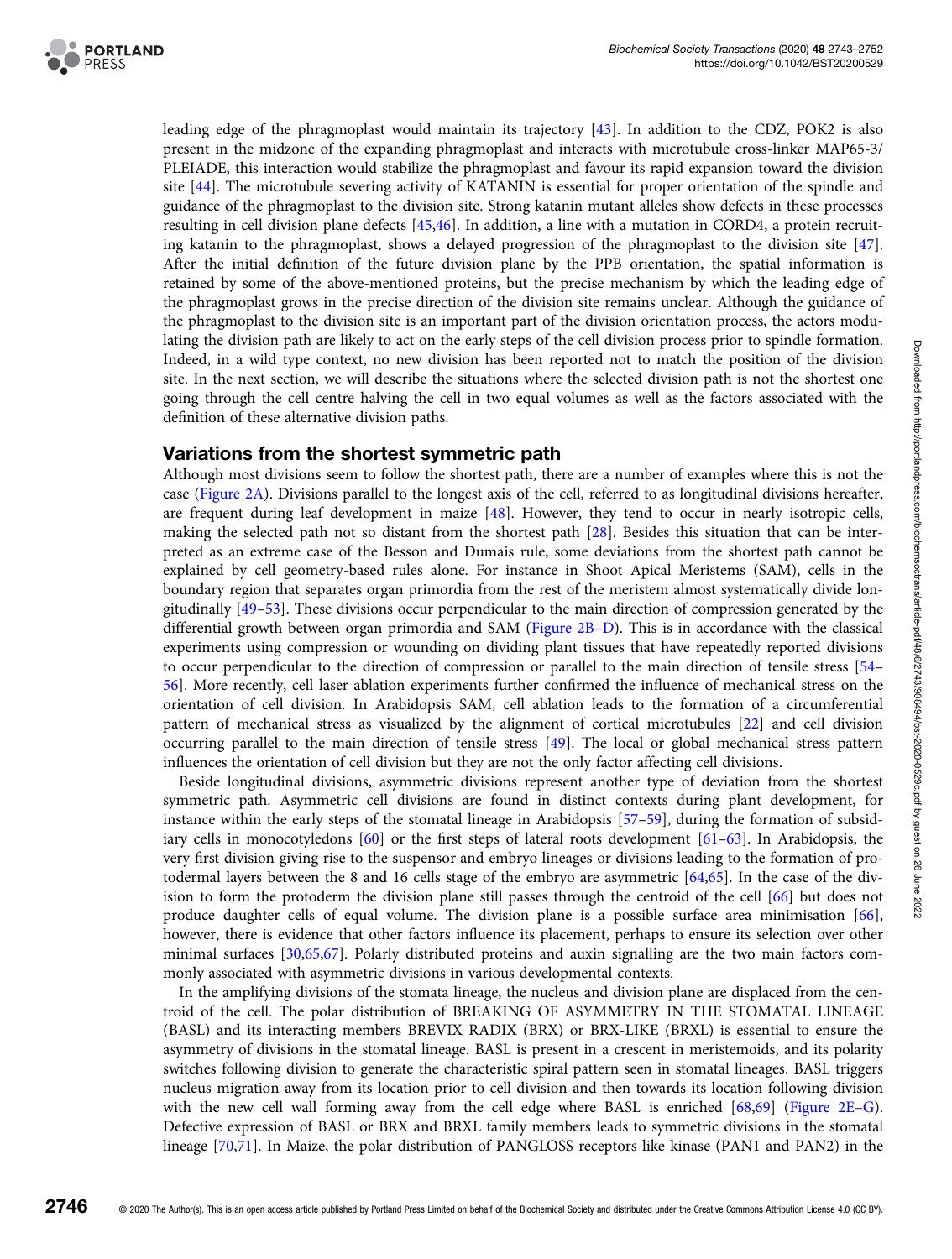

<span id="page-4-0"></span>e orientation of cell division. In Arabidopsis SAM, cell ablation leads to the formation of a circumferential pattern of mechanical stress as visualized by the alignment of cortical microtubules [[22](#page-7-0)] and cell division occurring parallel to the main direction of tensile stress [[49\]](#page-8-0). The local or global mechanical stress pattern influences the orientation of cell division but they are not the only factor affecting cell divisions.Figure 2. Deviations from the shortest symmetric path. Deviations of 2 and 2 and 2 and 2 and 2 and 2 and 2 and 2 and 2 and 2 and 2 and 2 and 2 and 2 and 2 and 2 and 2 and 2 and 2 and 2 and 2 and 2 and 2 and 2 and 2 and 2 and 2 and 2

(A) Schematic representations of different cell divisions: shortest path symmetric, longitudinal symmetric, and shortest path asymmetric. (B) Drawing of Arabidopsis thaliana with highlights of some locations where deviations from the shortest path are found. (C) Illustration of the Shoot Apical Meristem (SAM) where differential growth associated with organogenesis generate compressive forces (red arrows) (based on results from [\[22,](#page-7-0)[86\]](#page-9-0)). (D) Confocal image of the region of the SAM under compression exhibiting longitudinal divisions (as in (c), red arrows represents compressive forces). (E) Confocal image of a cotyledon. (F) Close up of the cotyledon in (E) showing asymmetric divisions in the stomatal lineage (highlighted in red). (G) BASL polar distribution (in green) is required to make the divisions asymmetric. In a basl mutant divisions of the stomatal lineage are symmetric and lead to the formation of stomatal clusters (Based on results from [\[68,71,87\]](#page-9-0)). (H) Arabidopsis thaliana seed. (I) In wild type embryos the presence of an auxin response is associated with asymmetric divisions. In transgenic lines expressing a negative regulator of auxin signaling (pRPS5A::bdl), these embryonic divisions become symmetric and are reminiscent of the conformation adopted by soap film in quadrant (based on result from [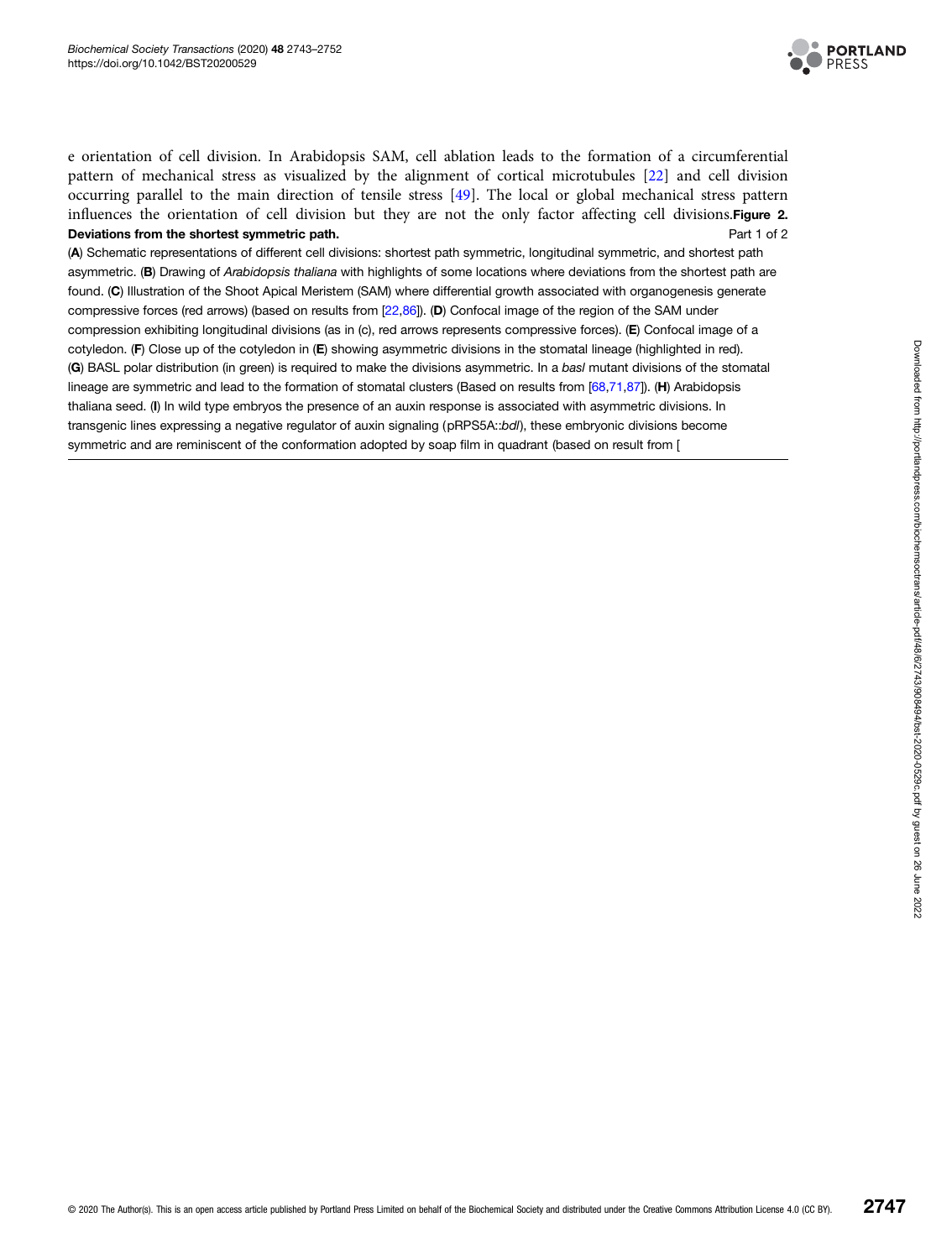

subsidiary mother cell is essential for setting the asymmetry of the division which produces the subsidiary cells [[72,73\]](#page-9-0). The importance of protein polarity for asymmetric cell division could be wider than these specific contexts, indeed recently identified polar proteins of the SOSEKI family are widely expressed in plants and ectopic expression of their members leads to the formation of asymmetric divisions in various organs [[74](#page-9-0),[75](#page-9-0)]. In addition to polar proteins, auxin signalling has been shown to be associated with the formation of asymmetric divisions.

Auxin is involved in many aspects of plant development from early embryogenesis to the late developmental stages of lateral organs. In many of these developmental processes, divisions associated with auxin signalling are asymmetric. For instance, while high auxin signalling is associated with the asymmetric divisions of the stomatal lineage leading to the guard mother cell formation, the last symmetric division giving rise to the guard cells is preceded by a decrease in auxin responses [\[76\]](#page-9-0). Another developmental process where auxin is associated with asymmetric division is the formation of lateral roots (LR). LR are initiated from the pericycle by a pair of anticlinal asymmetric divisions taking place after a local auxin response maxima [[77](#page-9-0)–[79\]](#page-9-0). Pericycle divisions can be triggered by laser ablation of endodermal cells, but only concomitant auxin application can recapitulate the anticlinal asymmetric division [[80](#page-9-0)]. This relationship between auxin and asymmetric divisions is further illustrated by genetic approaches in the embryo. Defective alleles of AUXIN RESPONSE FACTOR 5 are widely affected in auxin responses and presents a shift from asymmetric to symmetric division during embryonic ground tissue initiation [[81](#page-9-0)]. Consistently, ectopic expression of the stabilized negative regulator of auxin responses bodenlos/iaa12 directs symmetric divisions instead of asymmetric at the 8 to 16 cell transition [[30](#page-8-0)] ([Figure 2H](#page-4-0)–I). These symmetric divisions are reminiscent of the conformation adopted by soap films in quadrant ([Figure 2J\)](#page-4-0) and the resulting pattern is frequently observed in other globular structures such as glandular trichomes ([Figure 2K\)](#page-4-0) [[5\]](#page-7-0). This similar pattern between constrained soap film, glandular trichomes, and auxin response deficient embryos suggests that auxin is able to shift divisions from symmetric to asymmetric. Interestingly auxin triggered asymmetric divisions seem to require local tuning of microtubule stability both in embryonic and lateral root development. Indeed the auxin triggered asymmetric division of pericycle cells requires functional microtubule severing protein KATANIN [[80\]](#page-9-0) and pericycle divisions are misplaced in katanin mutants [\[82\]](#page-9-0). In addition, a study combining modelling and imaging demonstrated that cell divisions in the embryo could be predicted from the observed CMT orientation. In turn, the CMT orientation prior to division could be predicted by cell geometry with the addition of a cell-edge triggered catastrophe and microtubule stabilization at a selected cell-face. The authors proposed that auxin is the factor responsible for tuning the stability of microtubules at the faces of the cells [[67](#page-9-0)]. Auxin, like mechanical stress and polarity, is a factor that can impact the division plane orientation, but the processes involving these factors are highly intertwined as illustrated by the influence of mechanical stress on both polarly distributed proteins BRXL [[83](#page-9-0)] or auxin transporter PIN FORMED 1 (PIN1) [[22,](#page-7-0)[84](#page-9-0),[85](#page-9-0)] and microtubules dynamics [\[85\]](#page-9-0). While microtubule dynamics are not required for mediating mechanical-stress triggered changes in BRXL or PIN1 polarity [[83](#page-9-0),[85](#page-9-0)], BASL and BRX effects on pre-division nuclear migration and division asymmetry do require functional microtubule dynamics [[69](#page-9-0)]. Microtubules appear to be central in the integration of multiple signals in the process of division path selection.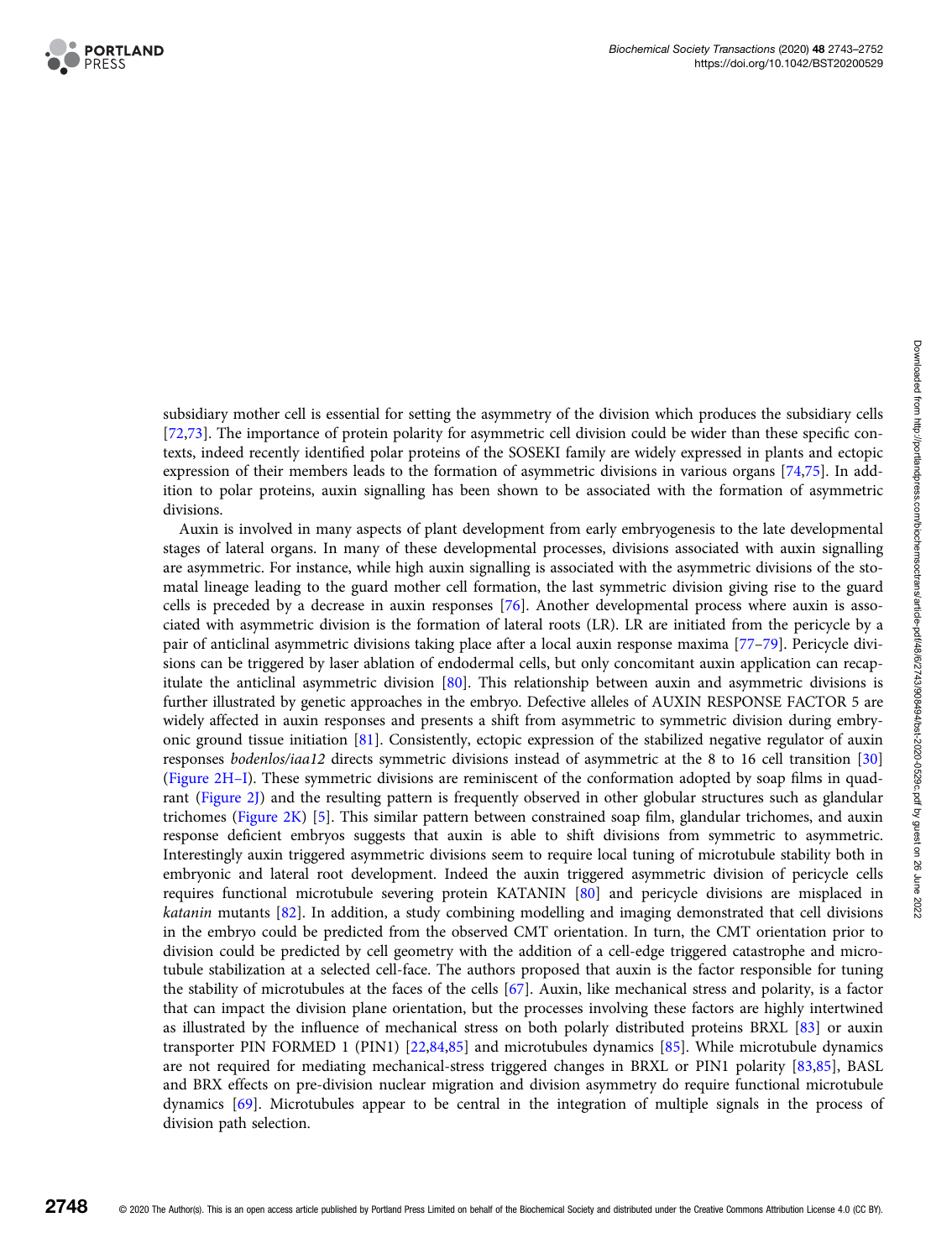

### Conclusion

Studies spanning several decades have highlighted the fundamental role of microtubules and associated structures in defining cell division orientation. Distinct factors like mechanical stress, polar proteins, and auxin signalling have been described in deviating the division path from the shortest symmetric one. One challenge for the future will be to elucidate the mechanism by with these factor acts on the main structures involved in cell division orientation. Another challenge for the future is to unify the proposed rules for cell division into a common conceptual framework and to understand their biological significance.

### **Perspectives**

Importance to the field: Ultimately all cells result from cell division. As plant cell movements are restricted by cell walls, the orientation of cell divisions determines the organisation of tissues, however, after more than a century of research, the precise mechanism of cell division orientation and the factors acting on it remains an open question.

Current thinking: Improvements in live-imaging, image analyses, computational modelling as well as the establishment of new model species continuously increase our understanding of cell division orientation, however, none of the existing rules can explain all of the observed divisions. Auxin signalling, mechanical stress, and polarly distributed proteins are commonly associated with divisions not following the shortest path.

Future directions: An important challenge for the future would be to determine if there is a universal rule for determining cell division orientation and if not, to identify the mechanism by which cell division orientation is changed. Another important step would be to clarify the function of the PPB.

## [UNDEFINED TAG] Competing Interests

The authors declare that there are no competing interests associated with the manuscript.<br> $\overline{UNDEFINED}$  TAG] Author Contribution

L.S. and S.R. conceived the review, L.S. wrote the manuscript and made the figure with input and editing from

# FINED TAG Open Access

Open access for this article was enabled by the participation of University of Cambridge in an all-inclusive Read  $\mathfrak{G}$  Publish pilot with Portland Press and the Biochemical Society under a transformative agreement with JISC.

AcknowledgementsWe thank Magalie Uyttewaal (IJPB, INRAE, Versailles France) for kindly provided the meristem image in [Figure 2](#page-4-0). L.S and S.R are funded by the Gatsby Charitable Foundation (GAT3395/CDE)., S.R is funded by the Royal Society URF (URF\R1\180196).

#### Abbreviations

BASL, BREAKING OF ASYMMETRY IN THE STOMATAL LINEAGE; BRX, BREVIX RADIX; BRXL, BRX-LIKE; CDZ, Cortical Division Zone; LR, Lateral Roots; MTs, Microtubules; PAN1, PANGLOSS1; PAN2, PANGLOSS2; PHGAPS,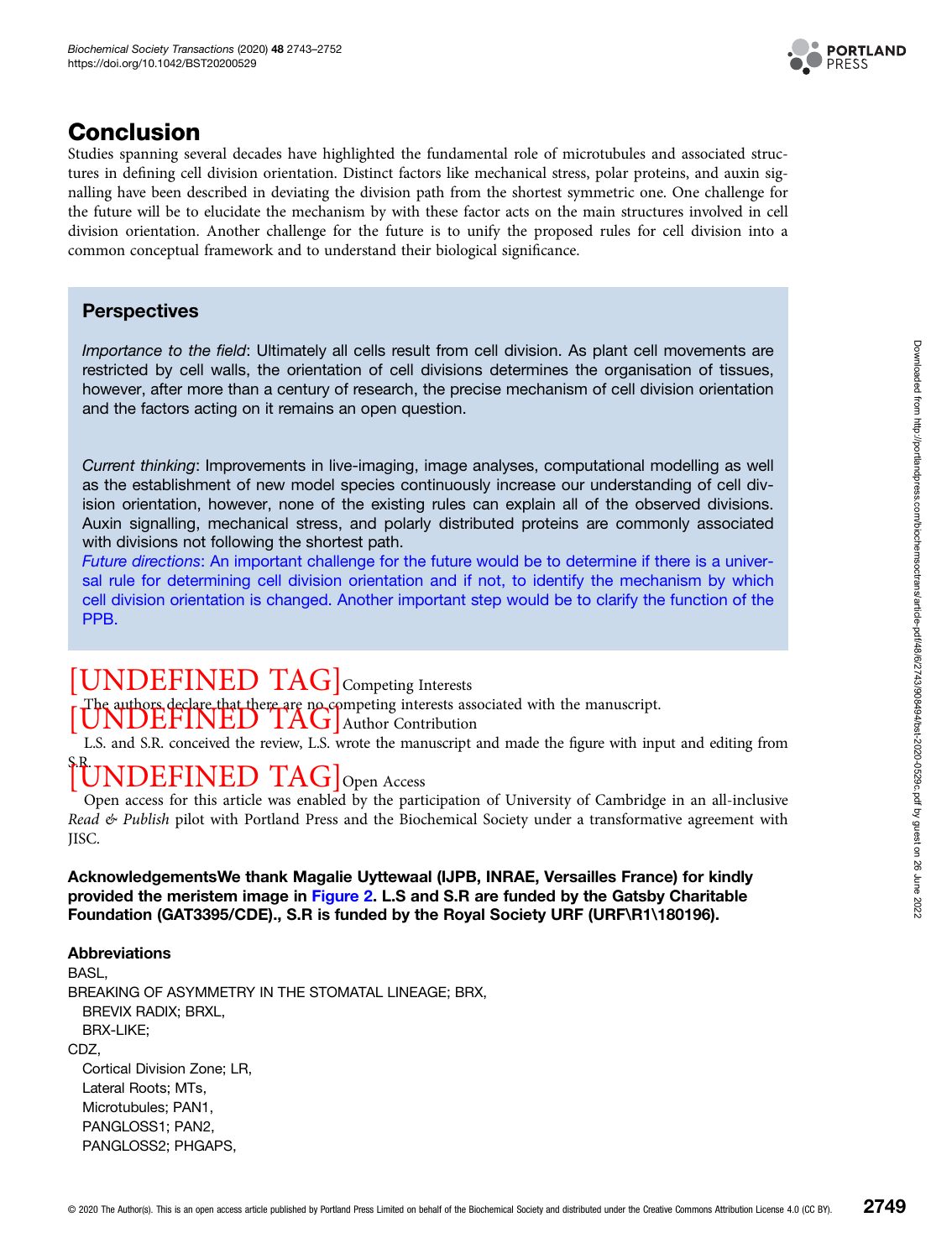<span id="page-7-0"></span>

PLECKSTRIN HOMOLOGY GAPs; PIN1, PIN FORMED 1; POK1/2, PHRAGMOPLAST ORIENTING KINESIN1/2; PP2A, PROTEIN PHOSPHATASE 2A; PPB, Pre-Prophase Band of microtubules; SAM, Shoot Apical Meristem; TAN1, TANGLED1; TON1, TONNEAU1; TRM, TON1 RECRUITING MOTIF; TTP, TON1-TRM-PP2A.

#### References

1 Hofmeister, W. (1863) Zusatze und Berichtigungen zu den 1851 veroffentlichen Untersuchungen der Entwicklung hoherer Kryptogamen. Jahrb Wiss Bot 3, 259–293

2Sachs, J. (1878) Ueber die anordnung der zellen in jüngsten pflanzentheilen. Arbeiten d. Bot. Inst 2, 46–104

3 Errera, L. (1886) Sur une condition fondamentale d'équilibre des cellules vivantes. Annales de la Société belge de microscopie 103, 822–824 4Flanders, D.J., Rawlins, D.J., Shaw, P.J. and Lloyd, C.W. (1990) Nucleus-associated microtubules help determine the division plane of plant epidermal cells: avoidance of four-way junctions and the role of cell geometry. J. Cell Biol. 110, 1111–1122 <https://doi.org/10.1083/jcb.110.4.1111>

5Besson, S. and Dumais, J. (2011) Universal rule for the symmetric division of plant cells. Proc. Natl. Acad. Sci. U.S.A. 108, 6294–6299 [https://doi.org/10.](https://doi.org/10.1073/pnas.1011866108) [1073/pnas.1011866108](https://doi.org/10.1073/pnas.1011866108)

6Carter, R., Sánchez-Corrales, Y.E., Hartley, M., Grieneisen, V.A. and Marée, A.F.M. (2017) Pavement cells and the topology puzzle. Development 144, 4386– 4397 <https://doi.org/10.1242/dev.157073>

7Gibson, W.T., Veldhuis, J.H., Rubinstein, B., Cartwright, H.N., Perrimon, N., Brodland, G.W. et al. (2011) Control of the mitotic cleavage plane by local epithelial topology. Cell 144, 427–438 <https://doi.org/10.1016/j.cell.2010.12.035>

8Jackson, M.D.B., Duran-Nebreda, S., Kierzkowski, D., Strauss, S., Xu, H., Landrein, B. et al. (2019) Global topological order emerges through local mechanical control of cell divisions in the Arabidopsis shoot apical meristem. Cell Syst. 8, 53–65.e3 <https://doi.org/10.1016/j.cels.2018.12.009> 9Sinnott, E.W. and Bloch, R. (1940) Cytoplasmic behavior during division of vacuolate plant cells. Proc. Natl. Acad. Sci. U.S.A. 26, 223–227 [https://doi.org/](https://doi.org/10.1073/pnas.26.4.223) [10.1073/pnas.26.4.223](https://doi.org/10.1073/pnas.26.4.223)

10Venverloo, C.J., Hovenkamp, P.H., Weeda, A.J. and Libbenga, K.R. (1980) Cell division in nautilocalyx explants I. Phragmosome, preprophase band and plane of division. Z. Pflanzenphysiol. 100, 161–174 [https://doi.org/10.1016/S0044-328X\(80\)80209-1](https://doi.org/10.1016/S0044-328X(80)80209-1)

11Traas, J.A., Doonan, J.H., Rawlins, D.J., Shaw, P.J., Watts, J. and Lloyd, C.W. (1987) An actin network is present in the cytoplasm throughout the cell cycle of carrot cells and associates with the dividing nucleus. J. Cell Biol. 105, 387-395 <https://doi.org/10.1083/jcb.105.1.387>

12Stoppin, V., Vantard, M., Schmit, A.C. and Lambert, A.M. (1994) Isolated plant nuclei nucleate microtubule assembly: the nuclear surface in higher plants has centrosome-like activity. Plant Cell 6, 1099-1106 <https://doi.org/10.2307/3869888>

13Pickett-Heaps, J.D. and Northcote, D.H. (1966) Organization of microtubules and endoplasmic reticulum during mitosis and cytokinesis in wheat meristems. J. Cell Sci. 1, 109–120 PMID: [5929804](http://www.ncbi.nlm.nih.gov/pubmed/5929804)

14 Caillaud, M.-C. (2019) Anionic lipids: A pipeline connecting key players of plant cell division. Front. Plant. Sci. 10, 419 [https://doi.org/10.3389/fpls.](https://doi.org/10.3389/fpls.2019.00419) [2019.00419](https://doi.org/10.3389/fpls.2019.00419)

15Gunning, B.E.S. and Sammut, M. (1990) Rearrangements of microtubules involved in establishing cell division planes start immediately after DNA synthesis and are completed just before mitosis. Plant Cell 2, 1273–1282 <https://doi.org/10.2307/3869345>

16Miart, F., Desprez, T., Biot, E., Morin, H., Belcram, K., Höfte, H. et al. (2014) Spatio-temporal analysis of cellulose synthesis during cell plate formation in Arabidopsis. Plant J. 77, 71–84 <https://doi.org/10.1111/tpj.12362>

17Strasburger, E. (1882) Ueber den theilungsvorgang der zellkerne und das verhältniss der kerntheilung zur zelltheilung. Archiv für Mikroskopische Anatomie 21, 476–590 <https://doi.org/10.1007/BF02952628>

18 Bajer, A. (1965) Cine micrographic analysis of cell plate formation in endosperm. Exp. Cell Res. 37, 376–398 [https://doi.org/10.1016/0014-4827\(65\)](https://doi.org/10.1016/0014-4827(65)90186-2) [90186-2](https://doi.org/10.1016/0014-4827(65)90186-2)

19Smertenko, A., Hewitt, S.L., Jacques, C.N., Kacprzyk, R., Liu, Y., Marcec, M.J. et al. (2018) Phragmoplast microtubule dynamics - a game of zones. J. Cell Sci. 131, jcs203331 <https://doi.org/10.1242/jcs.203331>

20Lucas, J.R. and Sack, F.D. (2012) Polar development of preprophase bands and cell plates in the Arabidopsis leaf epidermis. Plant J. 69, 501–509 <https://doi.org/10.1111/j.1365-313X.2011.04809.x>

21Guérin, A., Gravelle, S. and Dumais, J. (2016) Forces behind plant cell division. Proc. Natl. Acad. Sci. U.S.A. 113, 8891–8893 [https://doi.org/10.1073/](https://doi.org/10.1073/pnas.1609309113) [pnas.1609309113](https://doi.org/10.1073/pnas.1609309113)

22Hamant, O., Heisler, M.G., Jönsson, H., Krupinski, P., Uyttewaal, M., Bokov, P. et al. (2008) Developmental patterning by mechanical signals in Arabidopsis. Science 322, 1650–1655 <https://doi.org/10.1126/science.1165594>

23Hamant, O., Inoue, D., Bouchez, D., Dumais, J. and Mjolsness, E. (2019) Are microtubules tension sensors? Nat. Commun. 10, 2360 <https://doi.org/10.1038/s41467-019-10207-y>

24Robinson, S. and Kuhlemeier, C. (2018) Global compression reorients cortical microtubules in arabidopsis hypocotyl epidermis and promotes growth. Curr. Biol. 28, 1794–1802.e2 <https://doi.org/10.1016/j.cub.2018.04.028>

25Verger, S., Long, Y., Boudaoud, A. and Hamant, O. (2018) A tension-adhesion feedback loop in plant epidermis. eLife 7, e34460 [https://doi.org/10.7554/](https://doi.org/10.7554/eLife.34460) [eLife.34460](https://doi.org/10.7554/eLife.34460)

26 Lloyd, C.W. (1991) Laser microsurgery demonstrates that cytoplasmic strands anchoring the nucleus across the vacuole of premitotic plant cells are under tension. Implications for division plane alignment. Development 113, 931-939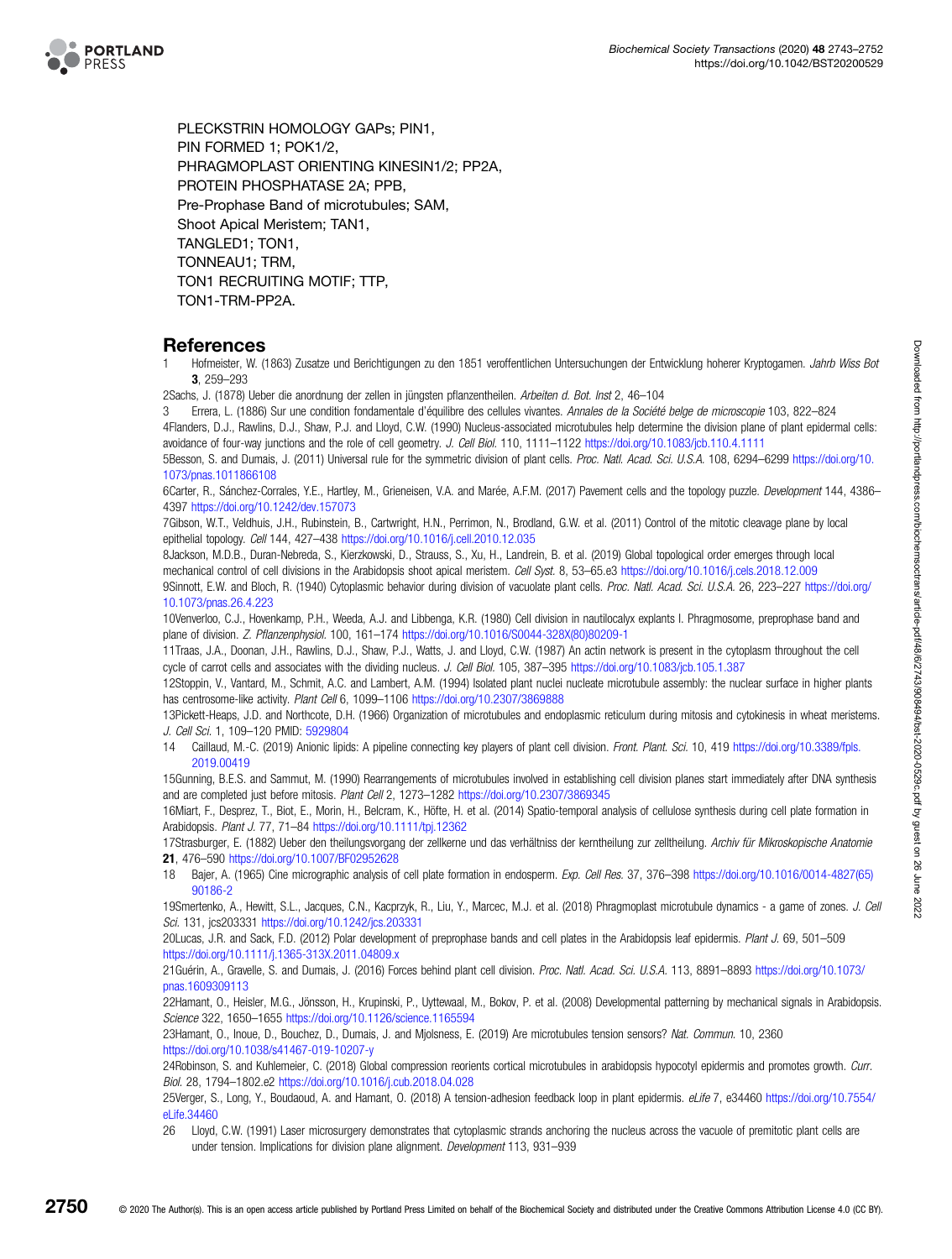

<span id="page-8-0"></span>27Ashkin, A. and Dziedzic, J.M. (1989) Internal cell manipulation using infrared laser traps. Proc. Natl. Acad. Sci. U.S.A. 86, 7914-7918 <https://doi.org/10.1073/pnas.86.20.7914>

28Martinez, P., Allsman, L.A., Brakke, K.A., Hoyt, C., Hayes, J., Liang, H. et al. (2018) Predicting division planes of three-dimensional cells by soap-film minimization. Plant Cell 30, 2255–2266 <https://doi.org/10.1105/tpc.18.00401>

29Jin, Q. and Hasenstein, K.H. (2009) Cytoskeletal changes during spermatogenesis in chara antheridia. In The Plant Cytoskeleton: A Key Tool for Agro-Biotechnology (Blume, Y.B., Baird, W.V., Yemets, A.I., Breviario, D., eds), pp. 129–142, Springer, Dordrecht, the Netherlands

30Yoshida, S., de Reuille P, B., Lane, B., Bassel, G.W., Prusinkiewicz, P., Smith, R.S. et al. (2014) Genetic control of plant development by overriding a geometric division rule. Dev. Cell 29, 75–87 <https://doi.org/10.1016/j.devcel.2014.02.002>

31Azimzadeh, J., Nacry, P., Christodoulidou, A., Drevensek, S., Camilleri, C., Amiour, N. et al. (2008) Arabidopsis TONNEAU1 proteins are essential for preprophase band formation and interact with centrin. Plant Cell 20, 2146–2159 <https://doi.org/10.1105/tpc.107.056812>

32Schaefer, E., Belcram, K., Uyttewaal, M., Duroc, Y., Goussot, M., Legland, D. et al. (2017) The preprophase band of microtubules controls the robustness of division orientation in plants. Science 356, 186-189 <https://doi.org/10.1126/science.aal3016>

33Chan, J., Calder, G., Fox, S. and Lloyd, C. (2005) Localization of the microtubule end binding protein EB1 reveals alternative pathways of spindle development in Arabidopsis suspension cells. Plant Cell 17, 1737–1748 <https://doi.org/10.1105/tpc.105.032615>

34Lloyd, C. and Chan, J. (2006) Not so divided: the common basis of plant and animal cell division. Nat. Rev. Mol. Cell Biol. 7, 147–152 <https://doi.org/10.1038/nrm1831>

35Ôta, T. (1961) The role of cytoplasm in cytokinesis of plant cells. Cytologia (Tokyo) 26, 428–447 <https://doi.org/10.1508/cytologia.26.428> 36Gunning, B.E. and Wick, S.M. (1985) Preprophase bands, phragmoplasts, and spatial control of cytokinesis. J. Cell Sci. Suppl. 2, 157-179 [https://doi.org/10.1242/jcs.1985.Supplement\\_2.9](https://doi.org/10.1242/jcs.1985.Supplement_2.9)

37Arima, K., Tamaoki, D., Mineyuki, Y., Yasuhara, H., Nakai, T., Shimmen, T. et al. (2018) Displacement of the mitotic apparatuses by centrifugation reveals cortical actin organization during cytokinesis in cultured tobacco BY-2 cells. J. Plant Res. 131, 803-815 <https://doi.org/10.1007/s10265-018-1047-4> 38Palevitz, B.A. and Hepler, P.K. (1974) The control of the plane of division during stomatal differentiation in Allium. Chromosoma 46, 297-326 [https://doi.](https://doi.org/10.1007/BF00284884) [org/10.1007/BF00284884](https://doi.org/10.1007/BF00284884)

39Livanos, P. and Müller, S. (2019) Division plane establishment and cytokinesis. Annu. Rev. Plant Biol. 70, 239–267 [https://doi.org/10.1146/](https://doi.org/10.1146/annurev-arplant-050718-100444) [annurev-arplant-050718-100444](https://doi.org/10.1146/annurev-arplant-050718-100444)

40Müller, S., Han, S. and Smith, L.G. (2006) Two kinesins are involved in the spatial control of cytokinesis in Arabidopsis thaliana. Curr. Biol. 16, 888-894 <https://doi.org/10.1016/j.cub.2006.03.034>

41Stöckle, D., Herrmann, A., Lipka, E., Lauster, T., Gavidia, R., Zimmermann, S. et al. (2016) Putative RopGAPs impact division plane selection and interact with kinesin-12 POK1. Nat. Plants 2, 16120 <https://doi.org/10.1038/nplants.2016.120>

42Lipka, E., Gadeyne, A., Stöckle, D., Zimmermann, S., De Jaeger, G., Ehrhardt, D.W. et al. (2014) The phragmoplast-orienting kinesin-12 class proteins translate the positional information of the preprophase band to establish the cortical division zone in Arabidopsis thaliana. Plant Cell 26, 2617–2632 <https://doi.org/10.1105/tpc.114.124933>

43Martinez, P., Dixit, R., Balkunde, R.S., Zhang, A., O'Leary, S.E., Brakke, K.A. et al. (2020) TANGLED1 mediates microtubule interactions that may promote division plane positioning in maize. J. Cell Biol. 219, e201907184 <https://doi.org/10.1083/jcb.201907184>

44Herrmann, A., Livanos, P., Lipka, E., Gadeyne, A., Hauser, M.-T., Van Damme, D. et al. (2018) Dual localized kinesin-12 POK2 plays multiple roles during cell division and interacts with MAP65-3. EMBO Rep. 19, e46085 <https://doi.org/10.15252/embr.201846085>

45Panteris, E., Adamakis, I.-D.S., Voulgari, G. and Papadopoulou, G. (2011) A role for katanin in plant cell division: microtubule organization in dividing root cells of fra2 and lue1 Arabidopsis thaliana mutants. Cytoskeleton (Hoboken) 68, 401-413 <https://doi.org/10.1002/cm.20522>

46Komis, G., Luptovčiak, I., Ovečka, M., Samakovli, D., Šamajová, O. and Šamaj, J. (2017) Katanin effects on dynamics of cortical microtubules and mitotic arrays in Arabidopsis thaliana revealed by advanced live-cell imaging. Front. Plant Sci. 8, 866 <https://doi.org/10.3389/fpls.2017.00866>

47Sasaki, T., Tsutsumi, M., Otomo, K., Murata, T., Yagi, N., Nakamura, M. et al. (2019) A novel katanin-tethering machinery accelerates cytokinesis. Curr. Biol. 29, 4060–4070.e3 <https://doi.org/10.1016/j.cub.2019.09.049>

48Smith, L.G., Hake, S. and Sylvester, A.W. (1996) The tangled-1 mutation alters cell division orientations throughout maize leaf development without altering leaf shape. Development 122, 481–489 PMID: [8625799](http://www.ncbi.nlm.nih.gov/pubmed/8625799)

49Louveaux, M., Julien, J.-D., Mirabet, V., Boudaoud, A. and Hamant, O. (2016) Cell division plane orientation based on tensile stress in Arabidopsis thaliana. Proc. Natl. Acad. Sci. U.S.A. 113, E4294-E4303 <https://doi.org/10.1073/pnas.1600677113>

50 Kwiatkowska, D. (2006) Flower primordium formation at the Arabidopsis shoot apex: quantitative analysis of surface geometry and growth. J. Exp. Bot. 57, 571–580 <https://doi.org/10.1093/jxb/erj042>

51 Kwiatkowska, D. (2008) Flowering and apical meristem growth dynamics. J. Exp. Bot. 59, 187-201 <https://doi.org/10.1093/jxb/erm290> 52Kwiatkowska, D. and Routier-Kierzkowska, A.-L. (2009) Morphogenesis at the inflorescence shoot apex of Anagallis arvensis: surface geometry and growth in comparison with the vegetative shoot. J. Exp. Bot. 60, 3407-3418 <https://doi.org/10.1093/jxb/erp176>

53Kwiatkowska, D. and Dumais, J. (2003) Growth and morphogenesis at the vegetative shoot apex of Anagallis arvensis L. J. Exp. Bot. 54, 1585-1595 <https://doi.org/10.1093/jxb/erg166>

54Lintilhac, P.M. and Vesecky, T.B. (1984) Stress-induced alignment of division plane in plant tissues grown in vitro. Nature 307, 363–364 [https://doi.org/10.](https://doi.org/10.1038/307363a0) [1038/307363a0](https://doi.org/10.1038/307363a0)

55Goodbody, K.C. and Lloyd, C.W. (1990) Actin filaments line up across Tradescantia epidermal cells, anticipating wound-induced divison planes. Protoplasma 157, 92–101 <https://doi.org/10.1007/BF01322641>

56Venverloo, C.J. (1990) Regulation of the plane of cell division in vacuolated cells. Protoplasma 155, 85–94 <https://doi.org/10.1007/BF01322618> 57Landré, P. (1972) Origine et développement des épidermes cotylédonaires et foliaires de la Moutarde (Sinapis alba L.). Différenciation ultrastructurale des stomates. Ann. Sci. Nat. Bot. Biol. Veg. 12, 247–322

Yang, M. and Sack, F.D. (1995) The too many mouths and four lips mutations affect stomatal production in Arabidopsis. Plant Cell 7, 2227–2239 59 Nadeau, J.A. and Sack, F.D. (2002) Stomatal development in Arabidopsis. Arabidopsis Book 1, e0066 <https://doi.org/10.1199/tab.0066>

60Stebbins, G.L. and Shah, S.S. (1960) Developmental studies of cell differentiation in the epidermis of monocotyledons. Dev. Biol. 2, 477-500 [https://doi.](https://doi.org/10.1016/0012-1606(60)90050-6) [org/10.1016/0012-1606\(60\)90050-6](https://doi.org/10.1016/0012-1606(60)90050-6)